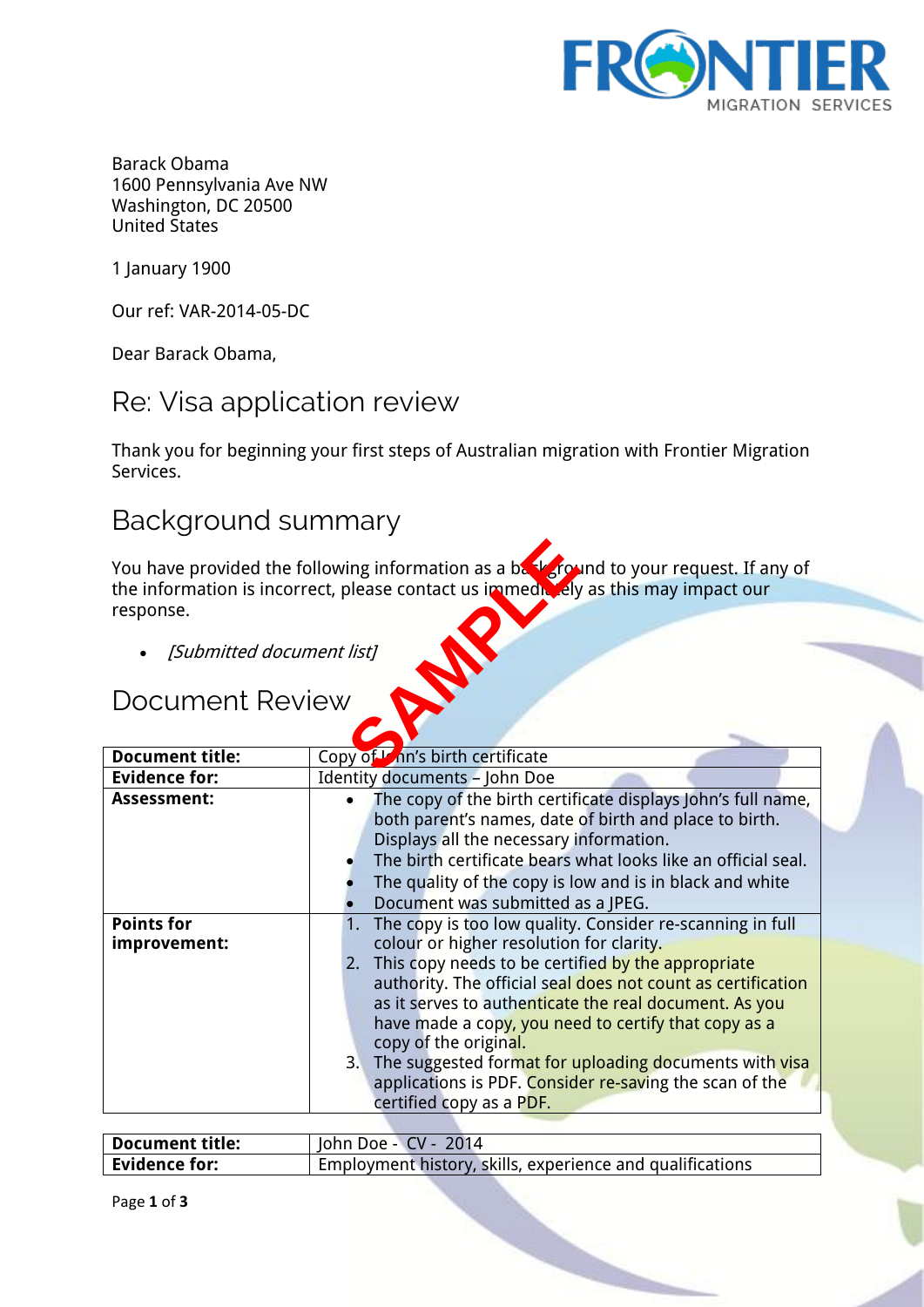

| $\bullet$ | The role descriptions and job duties are too general        |
|-----------|-------------------------------------------------------------|
|           | The dates are not specific enough to make a                 |
|           | determination                                               |
|           |                                                             |
|           | There is a gap between 2009 and 2010 where there is no      |
|           | employment                                                  |
| $\bullet$ | Education information not too helpful                       |
| 1.        | Include specific projects or tasks in the role descriptions |
|           | for each job                                                |
|           | 2. The dates need to be at least narrowed down to month     |
|           | and year for a proper determination of how long you         |
|           | were in a job                                               |
|           |                                                             |
|           | 3. The gap between 2009 and 2010 will need to be            |
|           | explained                                                   |
|           | 4. Education information needs to state the qualification   |
|           | that was awarded, not just the university you attained it   |
|           | at.                                                         |
|           | 5. It is not necessary to list your primary school or high  |
|           |                                                             |
|           | school unless those are the highest qualifications you      |
|           | have attained.                                              |
|           | 6. The suggested formal for uploading documents with visa   |
|           | applications is PDF. So is der re-saving as a PDF.          |
|           | $\bullet$                                                   |

|                                   | 6. The suggested formal for uploading documents with visa<br>applications is PDF. The sider re-saving as a PDF.                                                                                                                                  |
|-----------------------------------|--------------------------------------------------------------------------------------------------------------------------------------------------------------------------------------------------------------------------------------------------|
|                                   |                                                                                                                                                                                                                                                  |
| <b>Document title:</b>            | John - Australian pol<br><b>ver</b>                                                                                                                                                                                                              |
| <b>Evidence for:</b>              | Character assessment                                                                                                                                                                                                                             |
| <b>Assessment:</b>                | Obtained the Correct Australian police check as required<br>$\bullet$<br>by the<br>Underside of page 1 is missing<br>$\bullet$<br>daity scan<br><b>OW</b>                                                                                        |
| <b>Points for</b><br>improvement: | <b>Comband include the missing page to your application.</b><br>2. Resscan at a higher resolution and preferably in colour.<br>The suggested format for uploading documents with visa<br>3.<br>applications is PDF. Consider re-saving as a PDF. |

**…**

**…**

**…**

[Continued up till 10 documents or unlimited documents if you have chosen that option]

## Visa application overall assessment

Overall this will have a likely chance of succeeding……

**… …**

**…**

[Detailed assessment conducted by the registered migration agent with recommendations]

Page **2** of **3**